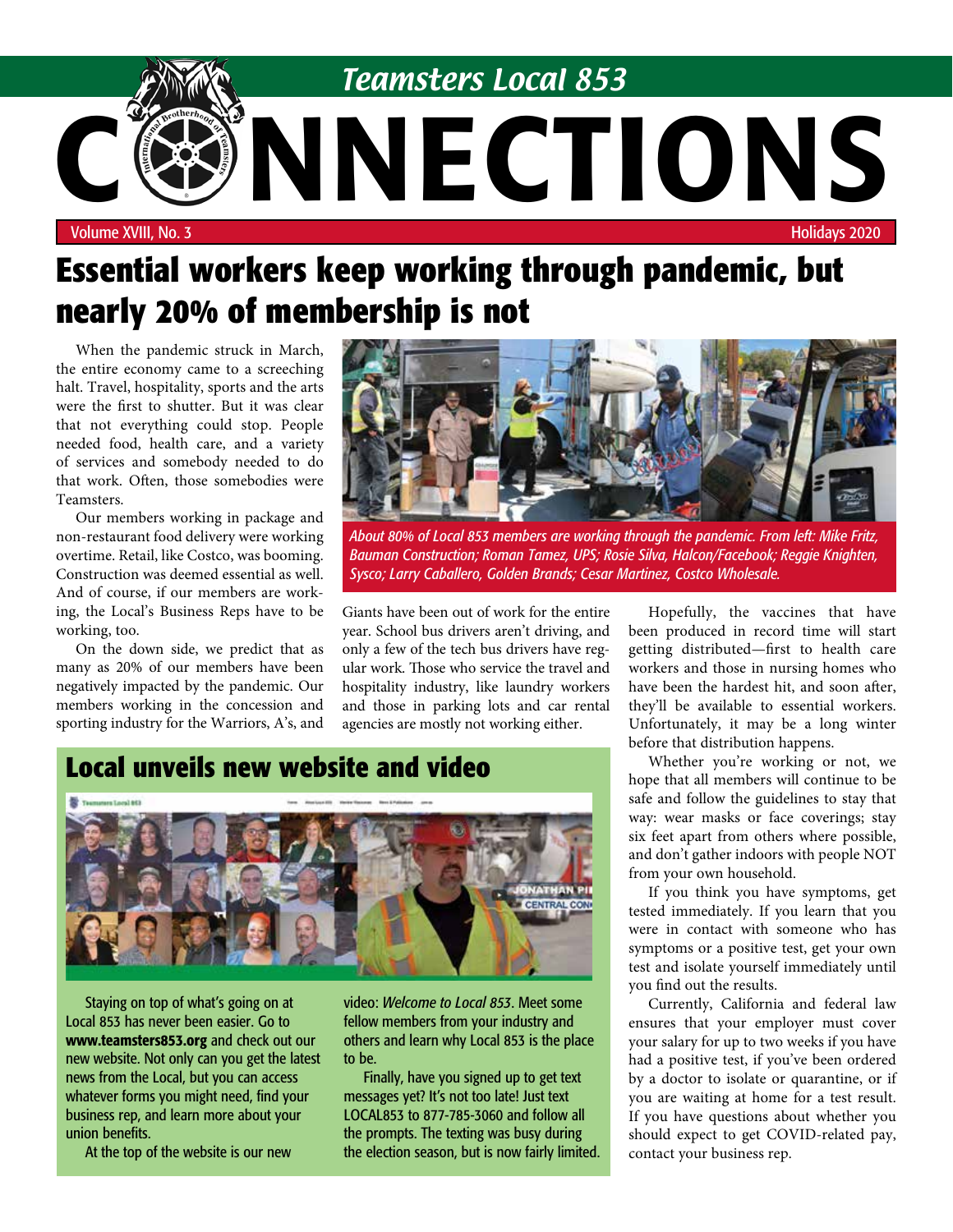# From your Secretary-Treasurer

## **Looking forward to a better new year**

### **By ROME ALOISE**

With only a little bit of hesitation, I will say that I am happy this year is finally coming to an end. For all of us, 2020 has been quite a hardship—with new and constant threats to our members and your families.

We do have something good to look forward to in the New Year—a new President will be sworn in January 20, 2021. I must say, from a union standpoint, this gives me hope. The current President has decimated the NLRB, changed interpretations and rules that have been in place for decades—all to the detriment of workers looking to protect themselves by gaining union representation. While the Democrats have not done enough to improve the laws protecting workers (and we know they need to be improved!), they haven't really hurt us. But this President has intentionally gone out of his way to hurt workers and reward his corporate buddies. That will end. I expect the new administration will do all it can to get legislation that will help all workers protect themselves by making it easier to join a union. Hope springs eternal!

As I write this article, we are again entering into another Covid-19 shutdown. We know this will hurt many of our members whose jobs will be cut back, hours reduced or eliminated, and who will be subjected to the stress and strain of not having an income or benefits. It is a horrible thing to have to face, but hopefully,

these next few weeks will enable us to turn the corner, to slow down the positive tests, and to start distributing the vaccines that will begin to kill this virus and start the long road back to what used to be normal.

We have worked with a number of our employers to make sure that our laid-off members maintain recall rights to their jobs when things pick up again, and our agents have continued to handle problems for those of our members who, as essential workers, are taking care of all of us. Clearly, this has been a trying time: many of our members who are working are upset about getting exposed to others while at work, and those who are not working are upset that they are having a hard time supporting their families. We look forward to a time when we can all be working safely, and joining together to make sure we always support each other and stay unified.

### **Appreciating our members**

Our Membership Appreciation "First Annual Drive-Through" was a great success, as was our virtual zoom "State of Our Union" address the next morning. Hundreds of members showed up to get their backpacks on Saturday; it was great to say hello to everyone and see so many familiar faces. Our meeting the next morning was attended by many members, and we were still able to hold our raffle for prizes. It wasn't as good as all being together, seeing our sisters

and brothers in person and celebrating our strength and unity, but as a substitute, it wasn't bad!



### **Changes at the IBT**

This next year holds the possibility of many changes in the Teamsters union. We will all have the opportunity to choose a new General President of our International Union, as President Hoffa will be retiring at the end of his term. I have proudly served on the General Executive Board for many years now, working to bring our union back from devastating ruin and I was glad to be part of that effort.

Many of you have asked when my campaign for international office will begin. While I appreciate the willingness to help with my campaign again, I will not be running for International office this time. It is time to step aside and allow for others to take over. It has been an honor to be elected nationally for more than two terms and it would have never been possible if not for you, the members of Local 853, who supported me for these many years.

Happy holidays to all of you and your families, and here's hoping for a much different and better 2021!

### Announcements

### Death benefit for members

Members in good standing are eligible for a \$10,000 death benefit. For your beneficiary to collect, your dues must be current. Be sure your beneficiary information is up-to-date. Contact the office at 510-895-8853 to get a form to update your information.

### Monthly union meetings

Local 853's membership meetings are held the second Thursday of each month at 7:00 p.m. They're currently being held on Zoom. You must register in advance to attend. Go to Teamsters853.org for the link.

CONNECTIONS is published by Teamsters Local 853, 7750 Pardee Lane, Oakland, CA, 94621, a non-profit organization.

Postmaster: Send address changes to: Teamsters Local 853, 7750 Pardee Lane, Oakland, CA 94621.

Members: Send address changes and comments to the above address or e-mail us at connections@teamsters853.org

### WCT Pension Plan Q&A

While the pandemic is on, the WCT Pension Trust Fund is not holding in-person meetings at Local 853's Oakland office. But they'll happily chat with you on the phone. Call 510-895-8853 or 800-400-1250 to make an appointment.

### Charge your union dues

What's more convenient than paying your union dues with a credit card? For more information on getting set up, call the Local Union office at 510-895-8853.

### SIP 401(k) enrollment

Most Local 853 members are eligible for the SIP 401(k) Plan. If you are not yet enrolled, or wish to increase your pre-tax deferred amounts—check with your business agent, your company's HR department, or call 1-800-4-PRETAX [1-800- 477-3829].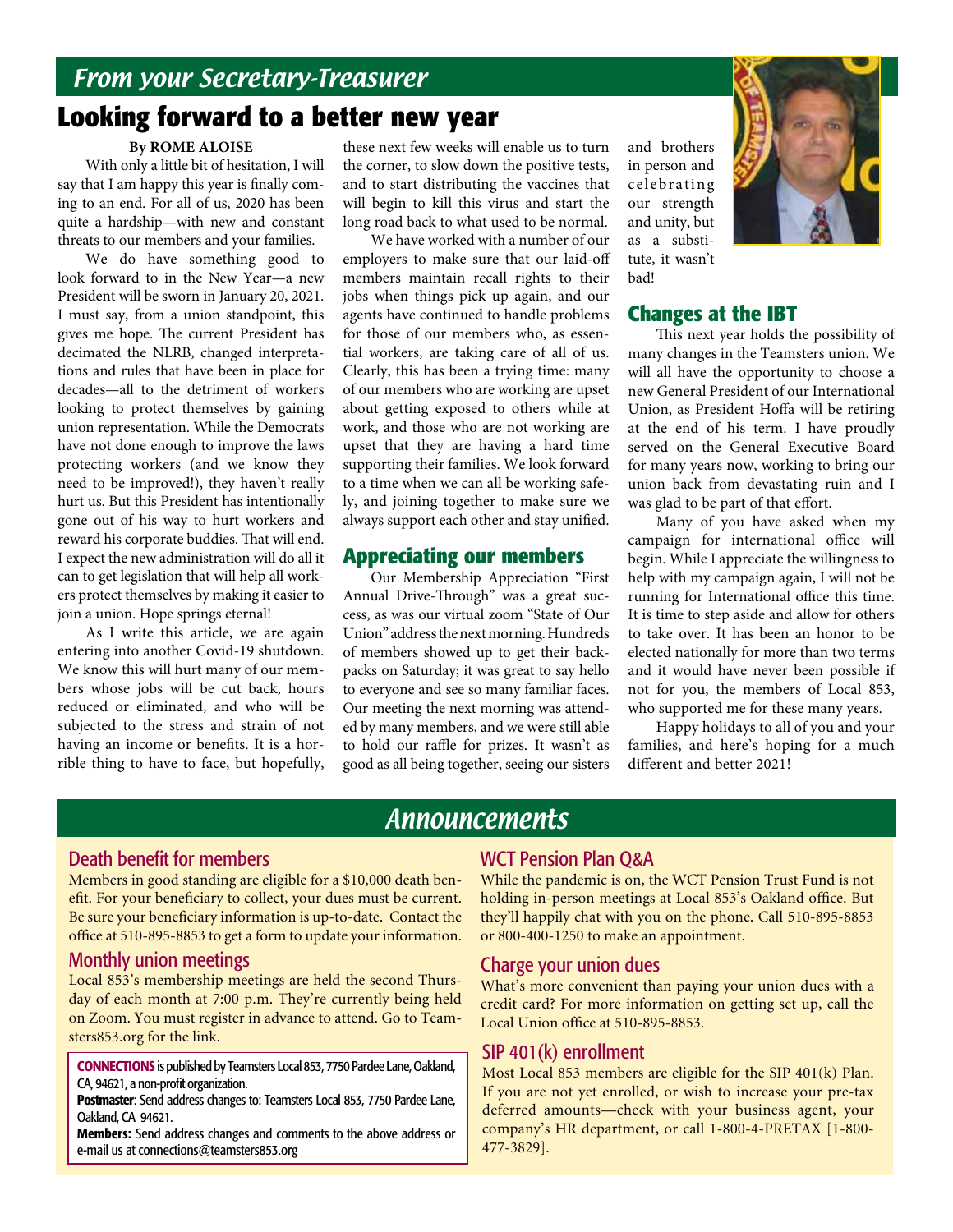

# **Membership appreciation event continues pandemic style!**

For the past 25 years, Local 853 has held an annual Membership Appreciation event that included breakfast, door prizes, a huge raffle, convenient flu shots, and the opportunity to hear about the State of the Union. Back when it started, the event attracted a few hundred members. Over the years it has grown to bring together more than 800 members at increasingly larger venues.

This year, despite so many pandemic-caused cancellations, Secretary-Treasurer Rome Aloise was determined to find a way to make the event happen safely. While we had to ditch the breakfast and flu shots, all the other aspects of the event took place over the course of two days.

**Day One, Saturday, October 31**: Staff gathered at 6:30 a.m. to prepare for the onslaught of cars attending the Drive-Thru gift event at the DoubleTree Hilton parking

lot in Newark. Scheduled to start at 9:30 a.m., cars started lining up at 8:00, and the staff was ready. As each car approached the parking lot, staff and volunteers passed out a registration card for the member(s) to complete as they made their way into the parking lot. Once submitted, each member in the car collected the 2020 gift—a beautiful Local 853 backpack stuffed with union-made bakery goods from Bimbo Baking. On their way out of the parking lot, they received more info from the Teamster Horsemen, the charity motorcycle group, and were quickly on their way.

At a few points, the line to get to the parking lot was backed up to the freeway. But, mostly everything moved swiftly and easily for the 1,000 people who collected backpacks that day.

**Day Two, Sunday, November 1:** About



The big news of the year included:<br>**Staff prepared for the drive-thru event not knowing what to expect, and the members came.**<br>About 1000 backpacks were distributed, and a few Halloween costumes made appearances!

250 members attended the State of the Union meeting and raffle, held over Zoom.

President Dennis Hart opened the meeting with the Pledge of Allegiance and the premiere viewing of the new 4-minute video "Welcome to Local 853." And then he introduced Rome Aloise.

Rome opened his annual "State of Our Union" speech by recognizing the members: "Many of our members stepped up and are essential workers, delivering food, wine and liquor, working at Costco, at construction sites, and at many other places. You've kept our world running. You are real heroes!"

Rome then talked about how the Local's staff has had to adjust to using Zoom to handle grievances, hold membership meetings, and "whatever's needed to make sure the members are taken care of during these turbulent times." He noted that business reps used Zoom to settle historically good contracts in Ready Mix and Construction and achieved excellent extensions in the liquor and beer industries.

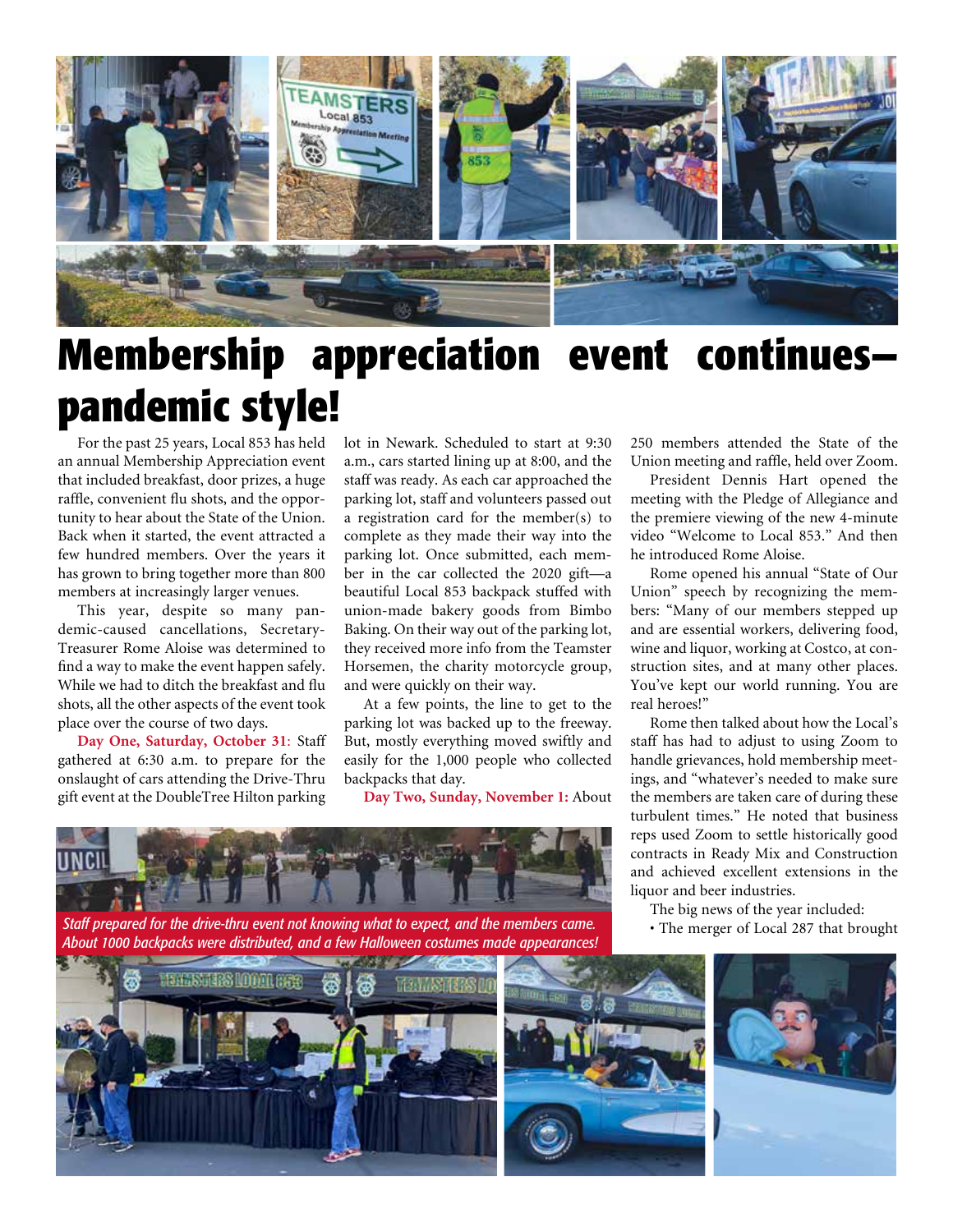# What are your hopes and dreams for 2021?



Karla Aguirre Costco Hayward 5 year Teamster To go on vacation, get a new car, and get my daughter set up for college.



Hernan Langarica **Gillig** 25 year Teamster To get better. We need more jobs for the people.



Mike Buriana Young's Market 10 year Teamster Happier people at work. It's the little improvements that make people smile at work.



Derrick Hill Costco - So SF 2 year Teamster To get back to some normalcy. If business isn't strong, the unions won't be strong.



Derrick Cordero **Gillig** 

20 year Teamster I hope for a better life, to get rid of corona, for my kids to go to college, and for me to get a raise.

new industries and companies to the local, including freight companies, UPS and DHL, bringing our combined membership up to nearly 15,000 members. "I welcome the sisters and brothers and San Jose staff to our family, and thank you for making us

all bigger and stronger."

• The Berkeley Farms bankruptcy—"We've lost a cornerstone company in our Local and an iconic name in the Bay Area, and our members are still waiting to get the severance package we negotiated."

• Another year of devastating fires forced members to be evacuated, and many lost their

homes. The Local was able to provide some financial help to let members know that "their sisters and brothers have their backs."

• Responding to the rash of murders of black men and women by police, Local 853 took a stand to support Black Lives Matter, and proudly displays a banner saying so on our Oakland headquarters. "Diversity, and treating everyone as an equal is why unions



*Steward Rosie Silva picks prize winners*



*Secretary-Treasurer Rome Aloise gives "State of Our Union"*

matter and, more importantly, why our union is strong."

"All in all," he closed, "our Local has

the strength and the wherewithal to survive attacks from viruses, employers, the government and anything else that attacks us. Why? Because we believe in unity and loyalty. As long as we stick together and stay loyal to each other, we can beat anything

and anybody."

The Raffle completed the event. Prizes included Galaxy tablets, Chromebooks, HP laptops, and nine televisions ranging in size from 40" to 65". Shop Steward Rosie Silva, who works for Hallcon and drives a bus for Facebook employees, was on hand to pick the winners. Grand prizes

went to members from nearly 20 different companies.

Congratulations one and all!



Tom Souza SF Chronicle (Ret) 20 year Teamster I want everybody to get healthy so we can party again. It's hard to enjoy retirement when you can't get out and kick up your heels.



*President Dennis Hart opens meeting*

Ed Miller Bimbo's Bakery 17 year Teamster

Definitely to get past COVID to see beautiful faces again. I want to get out, travel and see things. And, I hope the election goes really well.



Art Budd City/County of SF 10 year Teamster For Local 853 to keep

rolling smoothly; for everybody to stay healthy, and for an end to coronavirus.



Andrew Alexandre Kiewit Construction 19 year Teamster

To become a homeowner; to get more young people involved in the union; and for health and safety for all of us.



Sean Ross UPS 15 year Teamster

I hope there's a vaccine, that we have a new president, and that we get more members in the Teamsters to build a stronger union.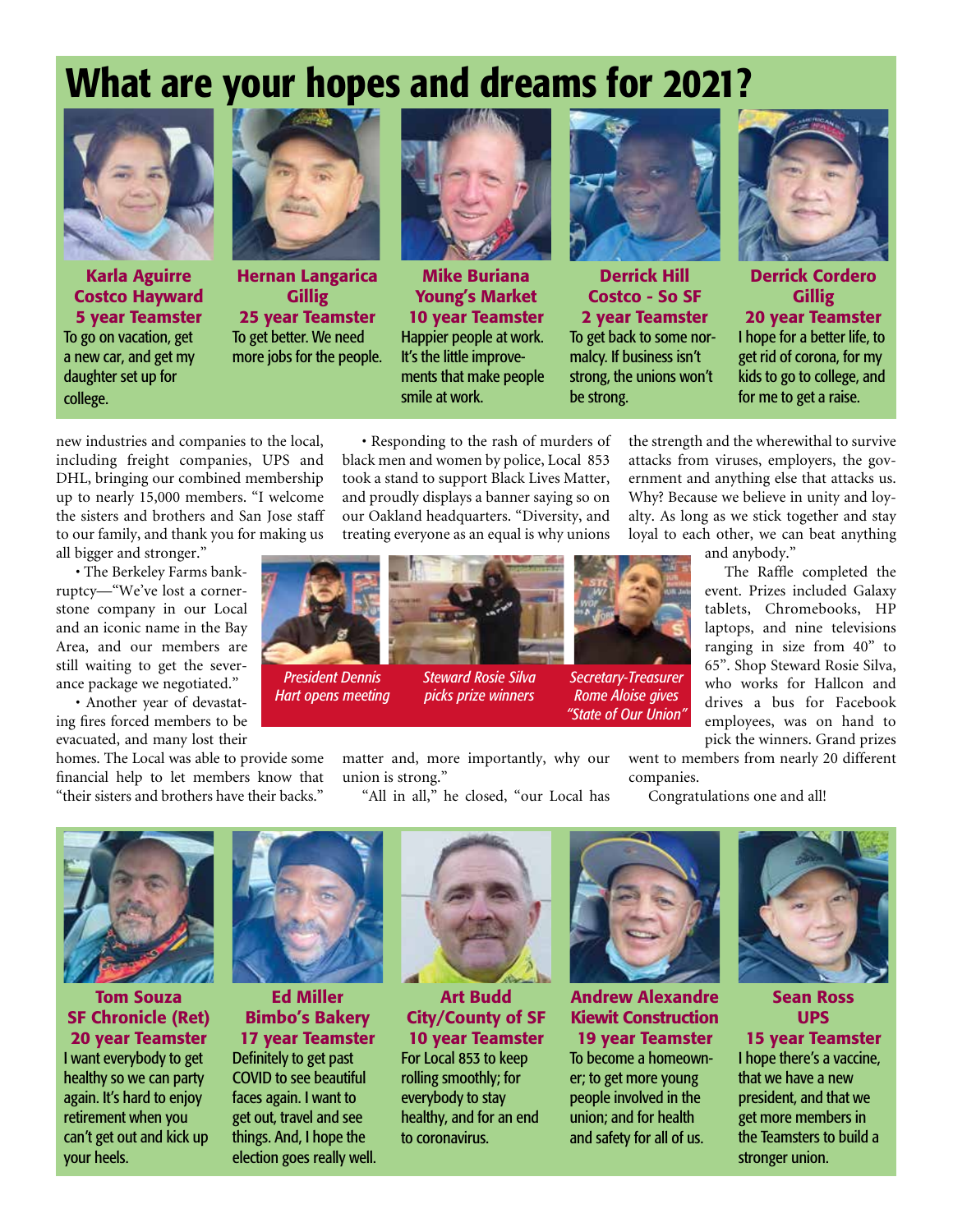### Around the Local



*From left: Local 853 Business Rep Eddie Venancio, Central Concrete Shop Steward Jonathan Pinney, Jorge Vasquez and Westside Concrete Supply Shop Steward Adolfo Espinoza.*

### Concrete drivers step up for a co-worker in need

When Jorge Vasquez got cancer, he didn't want it to stop his daily work routine, because he's the sole supporter for his wife and son. Business Rep Eddie Venancio reports that Jorge continued to work at Westside Building Supply in San Jose while he was getting chemo treatments.

But when Shop Steward Jonathan Pinney, who works at Cemex, saw how sick Jorge was at the worksite, he not only helped Jorge to complete the paperwork to get disability insurance which would enable him to take off work while he was getting treated, but he also started a fundraising drive for Jorge and his family. So far, Pinney and Westside Steward Adolfo Espinosa raised \$1,915 from the drivers at Westside, Cemex, Central Concrete, and from and the office staff at Teamsters Local 853.

"Jorge is so well-liked that even some of the non-union Bulk drivers donated," says Venancio. "His only request was that we keep him and his family in our prayers."

Thanks to the support of his brothers and sisters at Local 853, Jorge will be able to go through chemo and recuperate at home for the next three months with his wife—where he should be.

### SF Street Sweepers win big grievances

Business Rep Dan Harrington reports that he won two separate grievances for some San Francisco street sweepers.

In the first case, he was able to overturn a 5-day suspension through expedited arbitration, and the member, Annie Romero, got a back pay check covering all

five days. In this case, Romero was suspended for participating in an altercation with another employee. However, Harrington contends, the city denied the union the right to represent her and wouldn't allow her steward into the hearing. The arbitrator found that, because representation was not allowed, the discipline had to be

overturned. "It was a good case," says Harrington. "We stuck to our guns about the representation and we prevailed."

In the second case, a street sweeper, Frank Perez, was assaulted by a citizen. Instead of listening to the members' side or letting the union represent him, the city immediately put Perez on 30-day suspension.

"Just as the case was supposed to go to full arbitration, the City realized that the citizen was lying and that Perez was innocent," says Harrington. "They backed down and agreed to pay him nearly \$10,000 for the wages and benefits he had been wrongfully denied."

Harrington particularly wanted to thank Shop Steward James Long for being persistent in challenging the city when they deny union representation. He also thanks Susan Garea, attorney at the Beeson Tayer & Bodine law firm, for her diligence in seeing the cases through.

#### Using PLAs to get work at SFO

The concrete work at the San Francisco International Airport (SFO) is covered under a Project Labor Agreement (PLA). "Unions work hard to get PLAs on big projects because they create a level playing field for wage rates," says Business Rep Stu Helfer. "It means that non-local companies can't come to the expensive Bay Area and underbid the local wages and conditions."

Helfer adds that he's been able to make language improvements in the PLAs, leveraging that language for improved coverage.

As part of the union's routine monitoring of construction work in the area, Helfer noticed that Elite, a Sacramento-based company, had set up a portable batch plant for the SFO project and had started doing work there. "We've dealt with them before," he says, "each time, discovering that they were underpaying their workers based on California state's prevailing wage rates."

Helfer says that the union started monitoring this job and collecting data on it. He adds that the union has had to utilize some creative methods for monitoring when the work is going on, because it's all behind security fences that the union can't get through.

As a result of Local 853's labor compliance monitoring and research, the 15 drivers working on that project are now being represented by Local 853 while that project is ongoing.

Helfer wanted to give credit to Secretary-Treasurer Rome Aloise for his long-term vision of creating a labor-compliance program at Local 853.

Helfer adds that the Labor Compliance program and the language that we've gained under PLAs has resulted in about 400 drivers working as Teamsters in any given month.



If you ride a motorcycle and if you're interested in doing charity projects throughout the year, the Teamster Horsemen is for you!

As this paper goes to press, Teamsters Chapter 7 Northwest (San Francisco/San Mateo) is holding a toy drive with the SF Firefighters on December 12. To get involved now or in the future, contact Business Agent Dan Harrington at 510-915-6427.

The Teamster Horsemen Chapter 7 West (East Bay and South Bay) is also looking for new members. To get involved contact Business Agent Ray Torres at 661-903-2980.